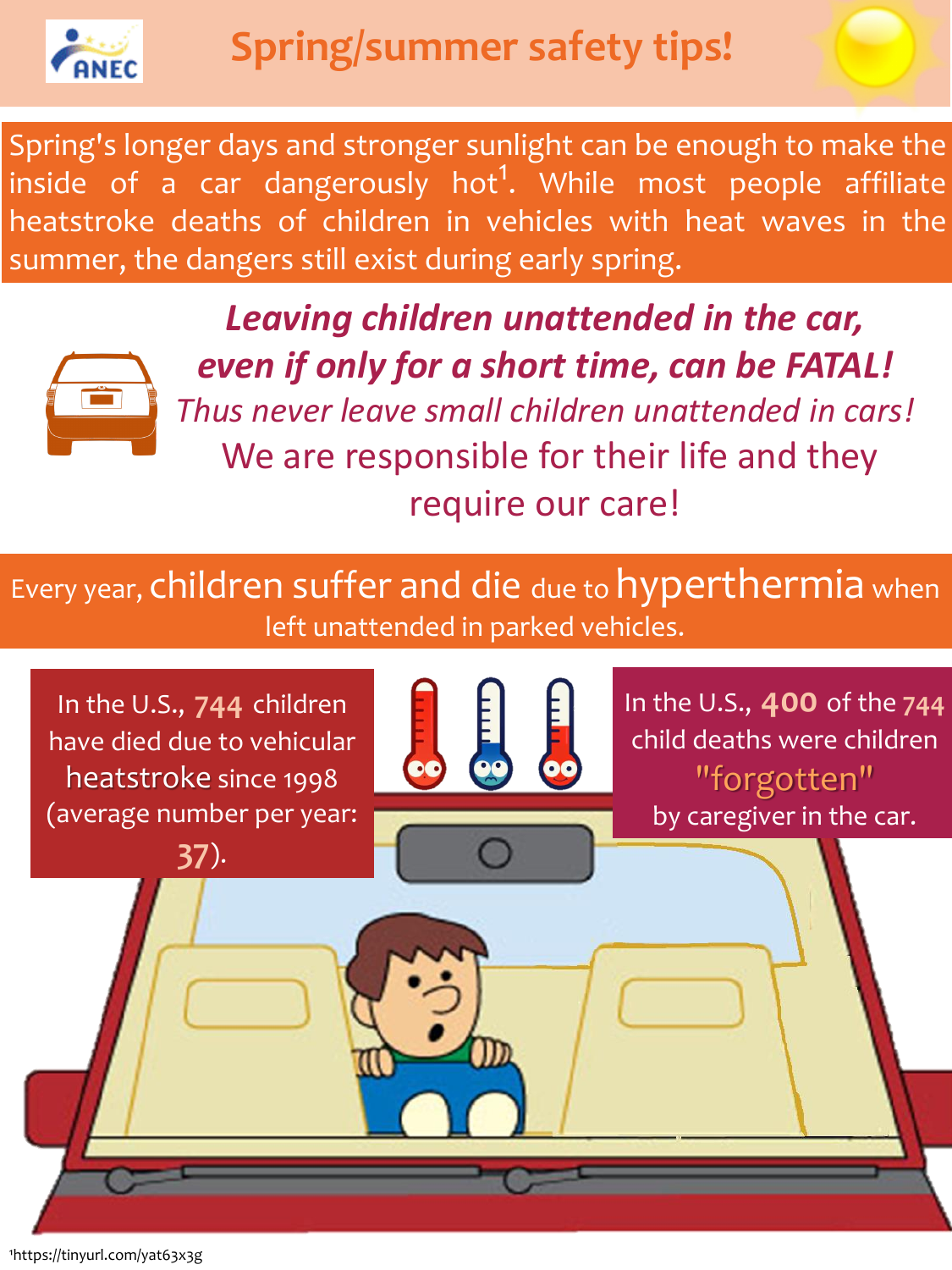But this does not mean it does not happen in Europe as press articles and internet search demonstrate in addition to the European Child Safety Alliance factsheet<sup>2</sup>. Having the same weather conditions in the countries of the EU (especially in the Southern part of Europe) and the same behaviour (attitudes) of the average European driver one can suppose the same statistical data regarding these tragic accidents in the EU.

> A child's body temperature can rise up to five times faster than an adult's, due to their much less weight compared to the body of an adult person. A child dies with a 41 °C body temperature.

Your car could also get stolen or someone could break in  $$ so don't leave your child in the car at any time, regardless of the weather.

# Cars are not meant to be used as babysitters.

On a 29 °C day a car can reach 44 °C in just  $10$  minutes & a deadly  $60^{\circ}$ C in 20 minutes<sup>3</sup>.



2 <https://tinyurl.com/y9v9kzqz> 3 Depending on the colour of the car (especially in case of black colour) and position of the sunshine this process of warming up can be quicker.

**Adopt a 'look before lock' routine whenever you get out of the car and leave something important on the backseat that** 

## **you need to take with you (e.g. your wallet).**

Cracking a window and parking in the shade aren't sufficient safeguards.

**To avoid forgetting your child in the car**

In Europe, no national or European data sources track heat related incidents to children in motor vehicles, thus this cause of deaths is invisible.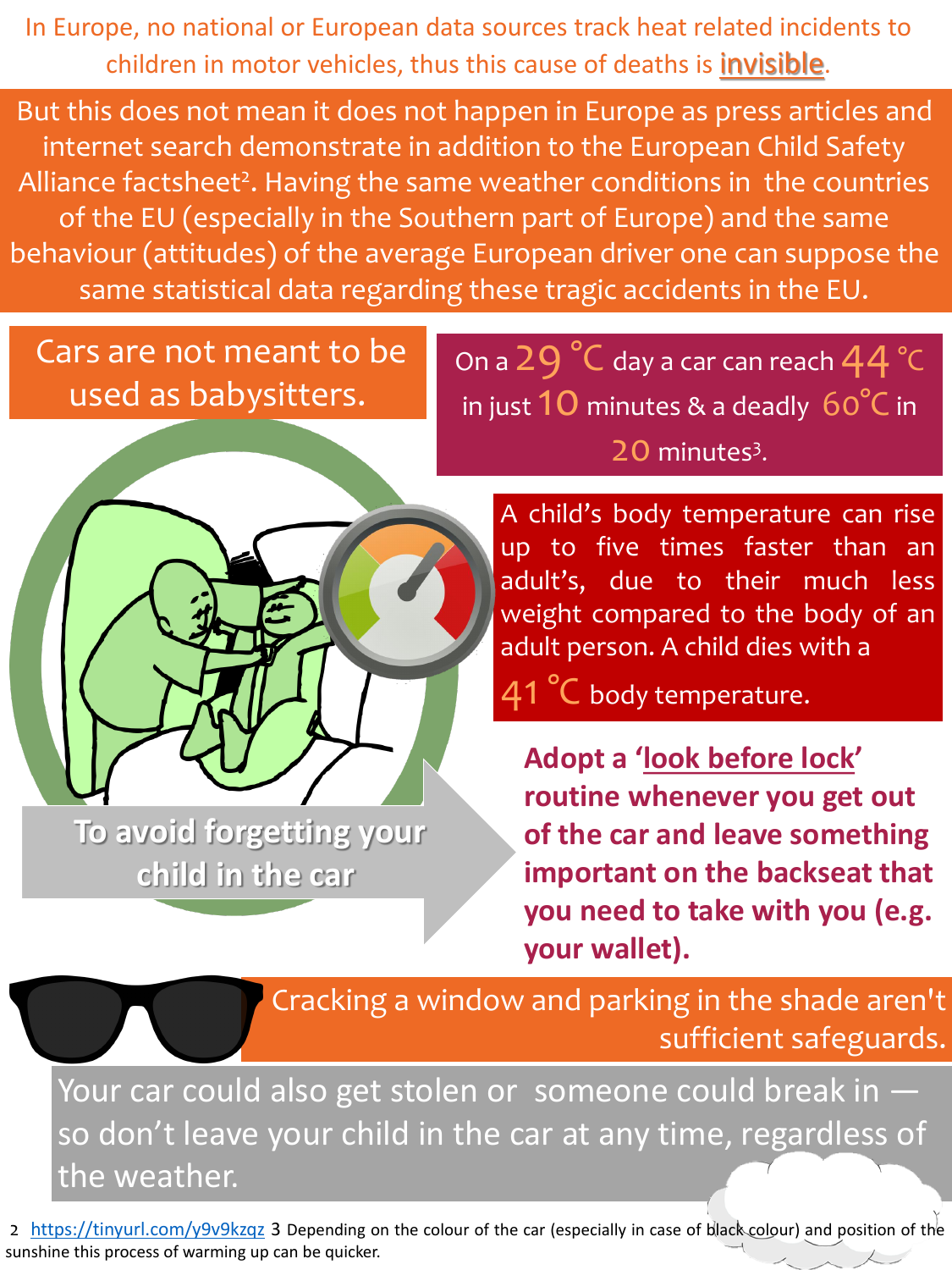# How fast your car becomes too hot...

### $20^{\circ}$ C  $30^{\circ}$ C

# OUTSIDE TEMPERATURE 40°C